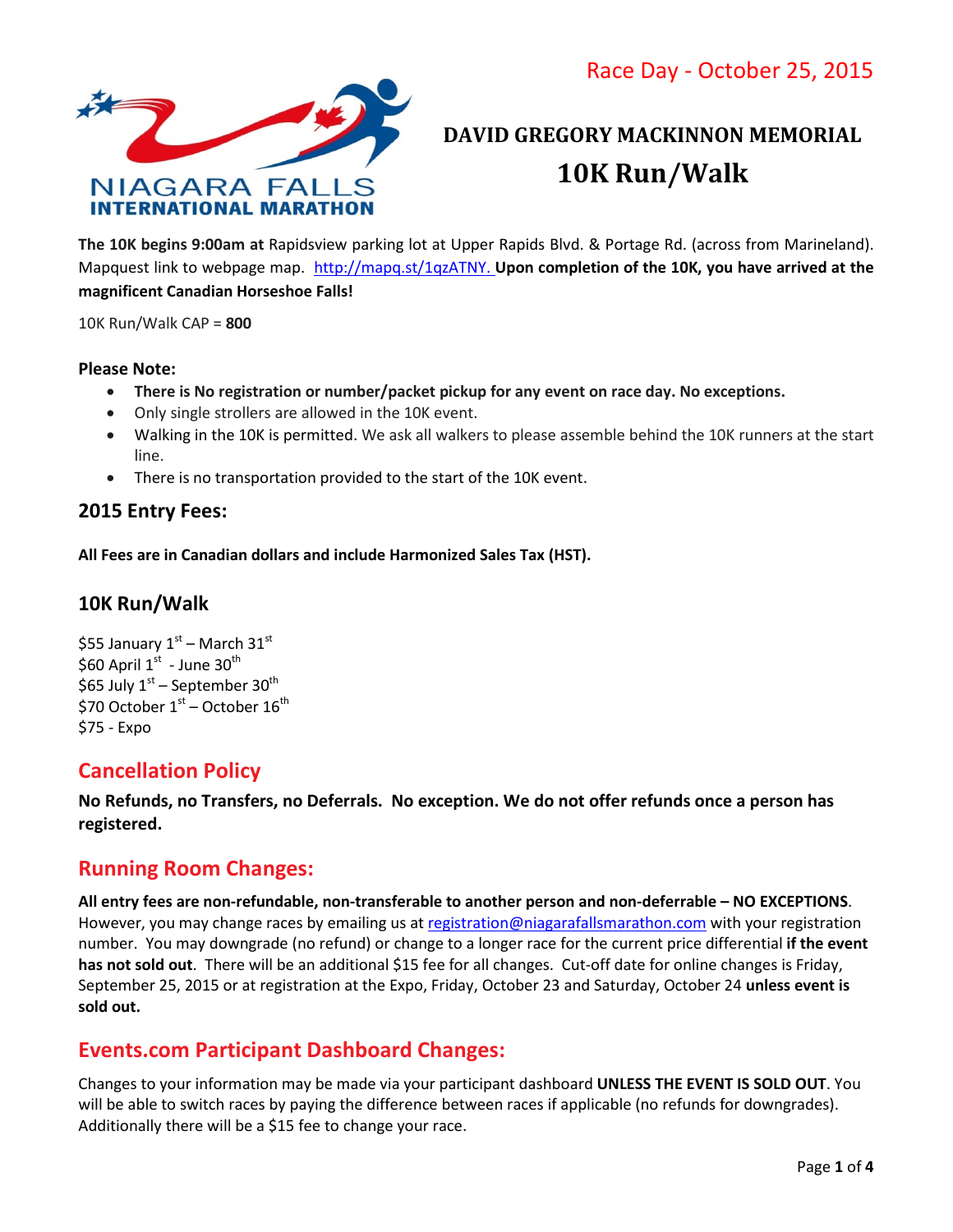# Race Day - October 25, 2015

**REGISTERING MULTIPLE PARTICIPANTS: Please use a DIFFERENT email address for each registrant to ensure you receive your individual confirmation bib number email and last minute information.**

**Course Time Limits: Finish line officially closes at 4:00pm.**

### **Race Time**

**Sunday, October 25, 2015 @ 9:00am**

**Every 10K Participant will receive the following as part of your race registration:**

- Finisher Medal
- Shirt
- Personalized Bib (if you register by Friday, October 16, 2015)
- Food/Drink at finish line
- Recovery Jacket

### **Register By Mail**

**CLICK HERE to download a printable 2015 mail-in registration form.**

Please mail us your completed, signed form and payment in full to this address:

Niagara Falls International Marathon Inc. 5300 Willmott Street, Niagara Falls, Ontario L2E 2A7

Cheques must be payable to Niagara Falls International Marathon Inc.

### **Registration Cut-Off Dates**

**Personalized race bib.** – First name will be printed on your bib if you register by **Wednesday, October 14, 2015.**

Online registration for all events will close **Friday, October 16, 2015 at midnight unless event is sold out earlier**.

**Please note:** All printable (email, fax or mailed-in) registration forms must be received by **Friday, October 9, 2015**. Any printed registrations received after **Friday October 9, 2015** date will be returned.

The cut-off date for changes is **Friday, September 25, 2015** or at registration at the Expo **Friday, October 23 & Saturday October24 unless event has sold out.**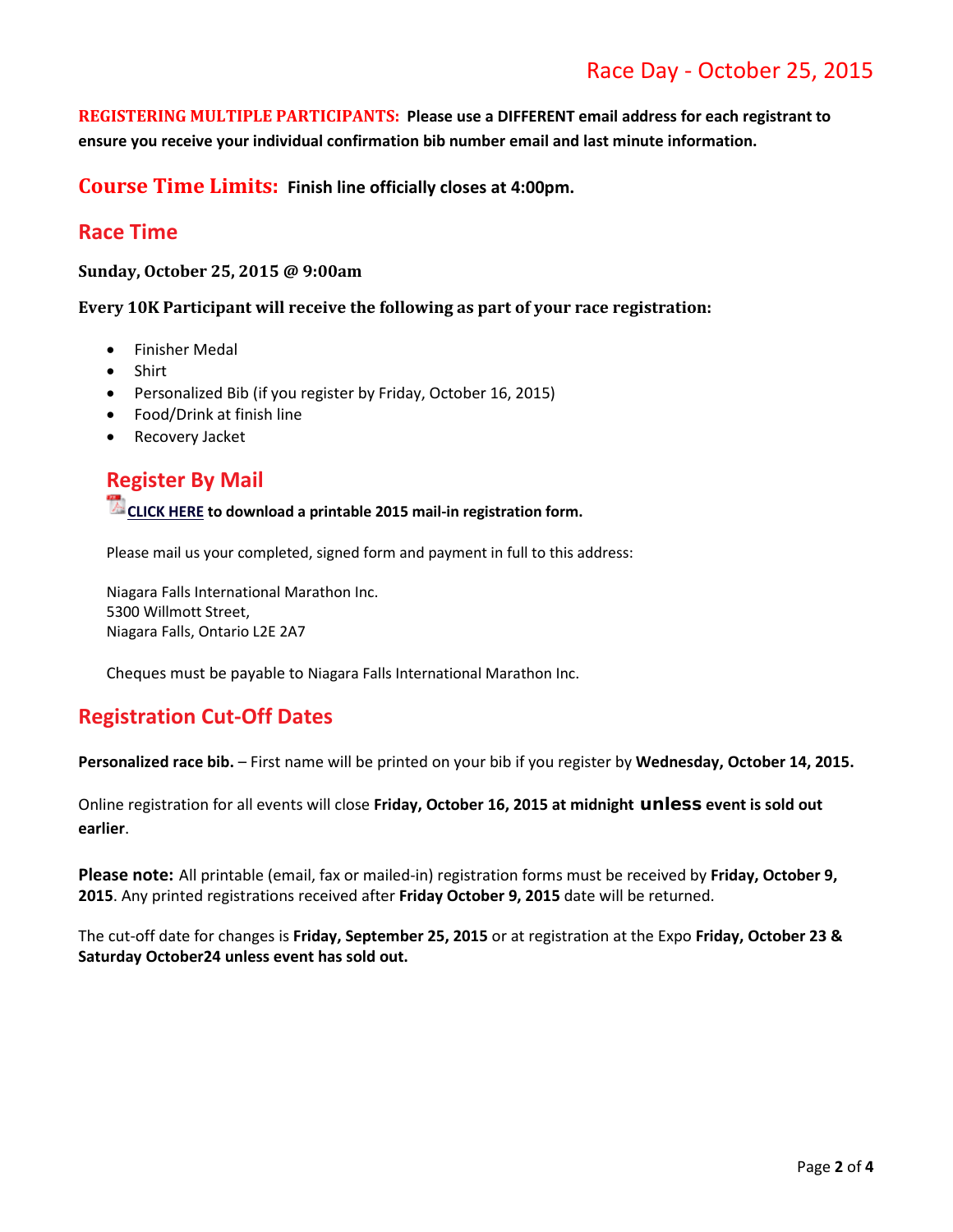# **Packet Pickup**

#### **Please note there is No registration or number packet pickup on race day for ANY EVENT.**

Race kits (consisting of your bib number with MyLap Bib Tag, shirt and swag bag) can be picked up at registration at the Expo.

**Location**: Scotiabank Convention Centre - 6815 Stanley Ave, Niagara Falls, ON L2G 3Y9

**Dates and Time:** (Time subject to change) Friday, October 23, 2015 – 1:00pm – 7:00pm Saturday, October 24, 2015 – 9:30am – 5:30pm

#### **Lost or did not receive your email confirmation?**

Check the confirmation list on the participant or athlete dashboard where you registered. As long as you are on the confirmation list you do not need your email confirmation to pick up your number/packet. Your bib number will be emailed to you the week of October 19<sup>th</sup>, 2015.

#### **DAVID GREGORY MACKINNON MEMORIAL 10K Run/Walk**

Runners can still register for the 10K event in person during the Registration/Expo, until 5:30pm on Saturday October 24, 2015, unless the **event has already sold out.**

#### **If you are not able to pick up your race kit in person:**

You must provide an email or written permission authorizing a friend/family member to pick it up for you during the Registration/Expo hours. They will need to have your bib number and hand in the signed note to a volunteer at the number pickup area. (**MARATHON PARTICIPANTS MUST PICK UP THEIR OWN BIB).**

### **Parking**

**FREE parking** is available at the Rapidsview parking lot at Upper Rapids Blvd & Portage Rd. (across from Marineland). Mapquest link to webpage map. <http://mapq.st/1qzATNY>

**Paid parking** is available: Across from Table Rock Welcome Centre (6650 Niagara Parkway) [https://www.google.ca/maps/place/Table+Rock+Welcome+Centre/@43.0797239,-](https://www.google.ca/maps/place/Table+Rock+Welcome+Centre/@43.0797239,-79.0787935,17z/data=!4m2!3m1!1s0x89d3430906a14f7d:0x2b82046b4569d2ea) [79.0787935,17z/data=!4m2!3m1!1s0x89d3430906a14f7d:0x2b82046b4569d2ea](https://www.google.ca/maps/place/Table+Rock+Welcome+Centre/@43.0797239,-79.0787935,17z/data=!4m2!3m1!1s0x89d3430906a14f7d:0x2b82046b4569d2ea)

#### Floral Greenhouse (7145 Niagara Parkway)

[https://www.google.ca/maps/search/floral+greenhouse+7145+Niagara+Parkway,+Niagara+Falls,+ON/@43.07199](https://www.google.ca/maps/search/floral+greenhouse+7145+Niagara+Parkway,+Niagara+Falls,+ON/@43.071991,-79.07651,17z/data=!3m1!4b1) [1,-79.07651,17z/data=!3m1!4b1](https://www.google.ca/maps/search/floral+greenhouse+7145+Niagara+Parkway,+Niagara+Falls,+ON/@43.071991,-79.07651,17z/data=!3m1!4b1)

#### **Shuttles**

Complimentary shuttles will be provided near the finish area and are tentatively scheduled as follows:

7:30am – 11:30pm – From the Upper Rapids Blvd. Bus Loop to finish area and back.

12:00pm –4:30pm – From the finish area to the Crowne Plaza.

#### **To be confirmed and subject to change!**